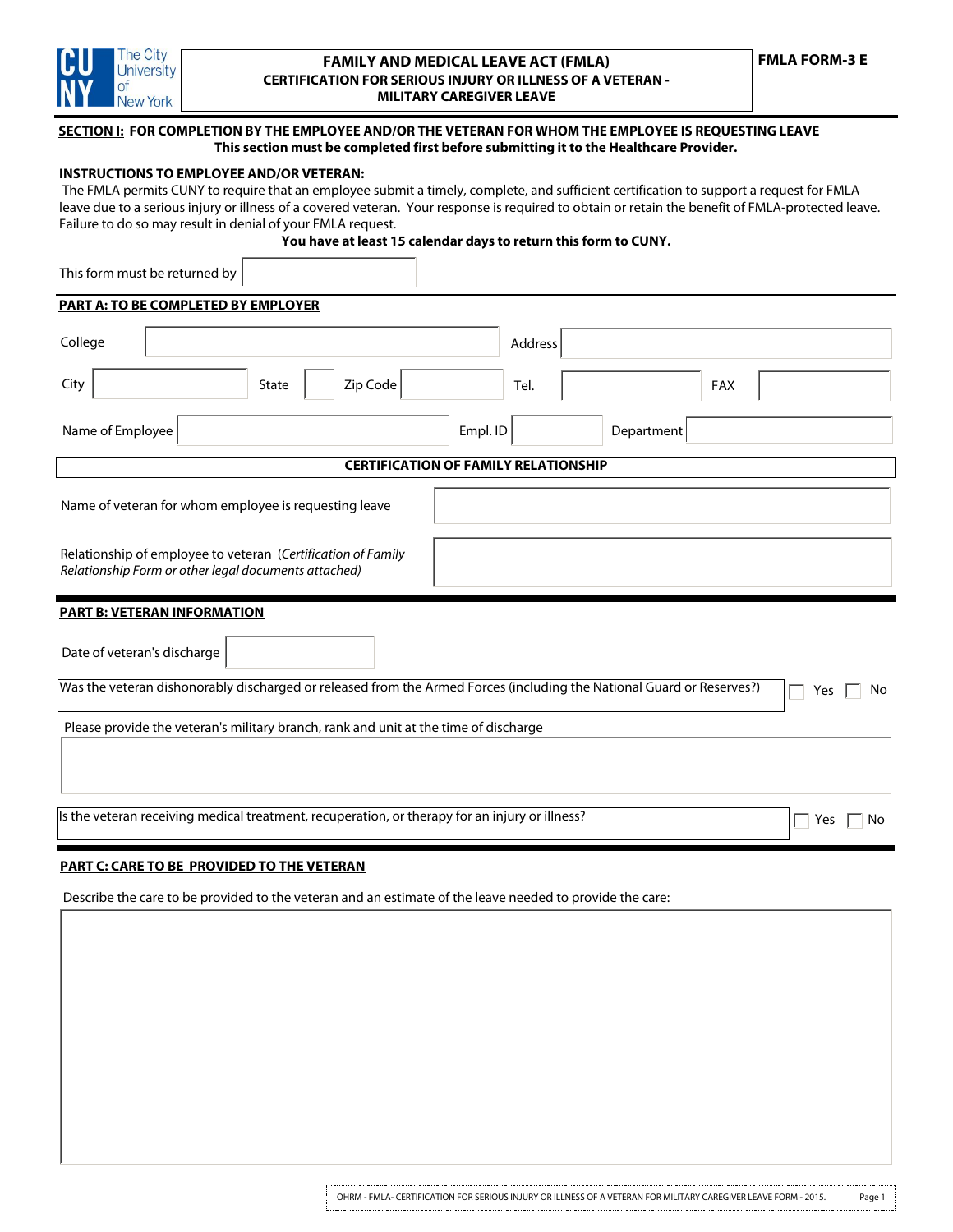## **FAMILY AND MEDICAL LEAVE ACT (FMLA) CERTIFICATION FOR SERIOUS INJURY OR ILLNESS OF A VETERAN - MILITARY CAREGIVER LEAVE**

### **SECTION II**

FOR COMPLETION BY A UNITED STATES DEPARTMENT OF DEFENCE (DOD) HEALTH CARE PROVIDER OR A HEALTHCARE PROVIDER WHO IS EITHER : 1) A US DEPT. OF VETERANS AFFAIRS )(VA) HEALTHCARE PROVIDER; 2) A DOD TRICARE NETWORK AUTHORIZED PRIVATE HEALTHCARE PROVIDER; 3) A DOD NON-NETWORK TRICARE AUTHORIZED PRIVATE HEALTHCARE PROVIDER; 4) A HEALTHCARE PROVIDER AS DEFINED IN THE FMLA.

**(**If you are unable to make certain of the military-related determinations contained below in Part B, you are permitted to rely upon determination from an authorized DOD representative (such as a DOD recovery care coordinator).

# **INSTRUCTIONS TO THE HEALTHCARE PROVIDER:**

The employee listed on Page 1has requested leave under the military caregiver leave provision of the FMLA to care for a family member who is a veteran.

For purposes of FMLA military caregiver leave, a serious injury or illness means an injury or illness incurred by the servicemember in the line of duty on active duty  $\vert$ in the Armed Forces (or that existed before the beginning of the member's active duty and was aggravated by service in the line of duty on active duty in the Armed Forces) and manifested itself before or after the servicemember became a veteran, and is:

(i) a continuation of a serious injury or illness that was incurred or aggravated when the covered veteran was a member of the Armed Forces and rendered the servicemember unable to perform the duties of the servicemember's office, grade, rank, or rating; or

- (ii) a physical or mental condition for which the covered veteran has received the U. S. Department of Veterans Affairs Service Related Disability Rating (VASRD) of 50 percent or greater, and such VASRD rating is based, in whole or in part, on the condition precipitating the need for military caregiver leave; or
- (iii) a physical or mental condition that substantially impairs the covered veteran's ability to secure or follow a substantially gainful occupation by reason of a disability or disabilities related to military service, or would do so absent treatment; or
- $(iv)$  an injury, including a psychological injury, on the basis of which the covered veteran has been enrolled in the Department of Veterans Affairs Program of Comprehensive Assistance for Family Caregivers.

A complete and sufficient certification to support a request for FMLA military caregiver leave due to a covered veteran's serious injury or illness includes written documentation confirming that the veteran's injury or illness was incurred in the line of duty or existed before the beginning of the veteran's active duty and was aggravated by service in the line of duty on active duty, and that the veteran is undergoing treatment, recuperation, or therapy for such injury or illness by a healthcare provider listed above.

Answer, fully and completely, all applicable parts. Several questions seek a response as to the frequency or duration of a condition, treatment, etc. Your answer should be your best estimate based upon your medical knowledge, experience, and examination of the patient. Be as specific as you can; terms such as "lifetime," "unknown," or "indeterminate" may not be sufficient to determine FLMLA coverage. Limit your responses to the veteran's condition for which the employee is seeking leave. Do not provide information about genetic tests or genetic services.

### **PLEASE PRINT CLEARLY OR TYPE. SIGN THE FORM ON THE LAST PAGE (PAGE 3)**

### **PART A: HEALTHCARE PROVIDER INFORMATION**

| Health Care Provider's Name           |       |          | Tel.: | <b>FAX</b> |  |
|---------------------------------------|-------|----------|-------|------------|--|
| Address                               |       |          |       |            |  |
| City                                  | State | Zip Code |       | Country    |  |
| Type of Practice / Medical Speciality |       |          |       |            |  |

## **PART B: MEDICAL STATUS**

The veteran's medical condition is classified as: *(check appropriate box)*

| A continuation of a serious injury or illness that was incurred or aggravated when the covered veteran was a member of the Armed Forces and rendered the servicemember unable to perform the duties of the servicemember's of                                                                                                                                                                                                                                                                                                                                                      |
|------------------------------------------------------------------------------------------------------------------------------------------------------------------------------------------------------------------------------------------------------------------------------------------------------------------------------------------------------------------------------------------------------------------------------------------------------------------------------------------------------------------------------------------------------------------------------------|
| A physical or mental condition for which the covered veteran has received the U.S. Department of Veterans Affairs Service Related<br>Disability Rating (VASRD) of 50 percent or greater, and such VASRD rating is based, in whole or in part, on the condition precipitating the<br>need for military caregiver leave; or a physical or mental condition that substantially impairs the covered veteran's ability to secure or<br>follow a substantially gainful occupation by reason of a disability or disabilities related to military service, or would do so absent treatment |
| a physical or mental condition that substantially impairs the covered veteran's ability to secure or follow a substantially gainful occupation<br>by reason of a disability or disabilities related to military service, or woul                                                                                                                                                                                                                                                                                                                                                   |
| An injury, including a psychological injury, on the basis of which the covered veteran has been enrolled in the Department of Veterans Affairs Program of Comprehensive Assistance for Family Caregivers.                                                                                                                                                                                                                                                                                                                                                                          |
| $\Box$ None of the above                                                                                                                                                                                                                                                                                                                                                                                                                                                                                                                                                           |